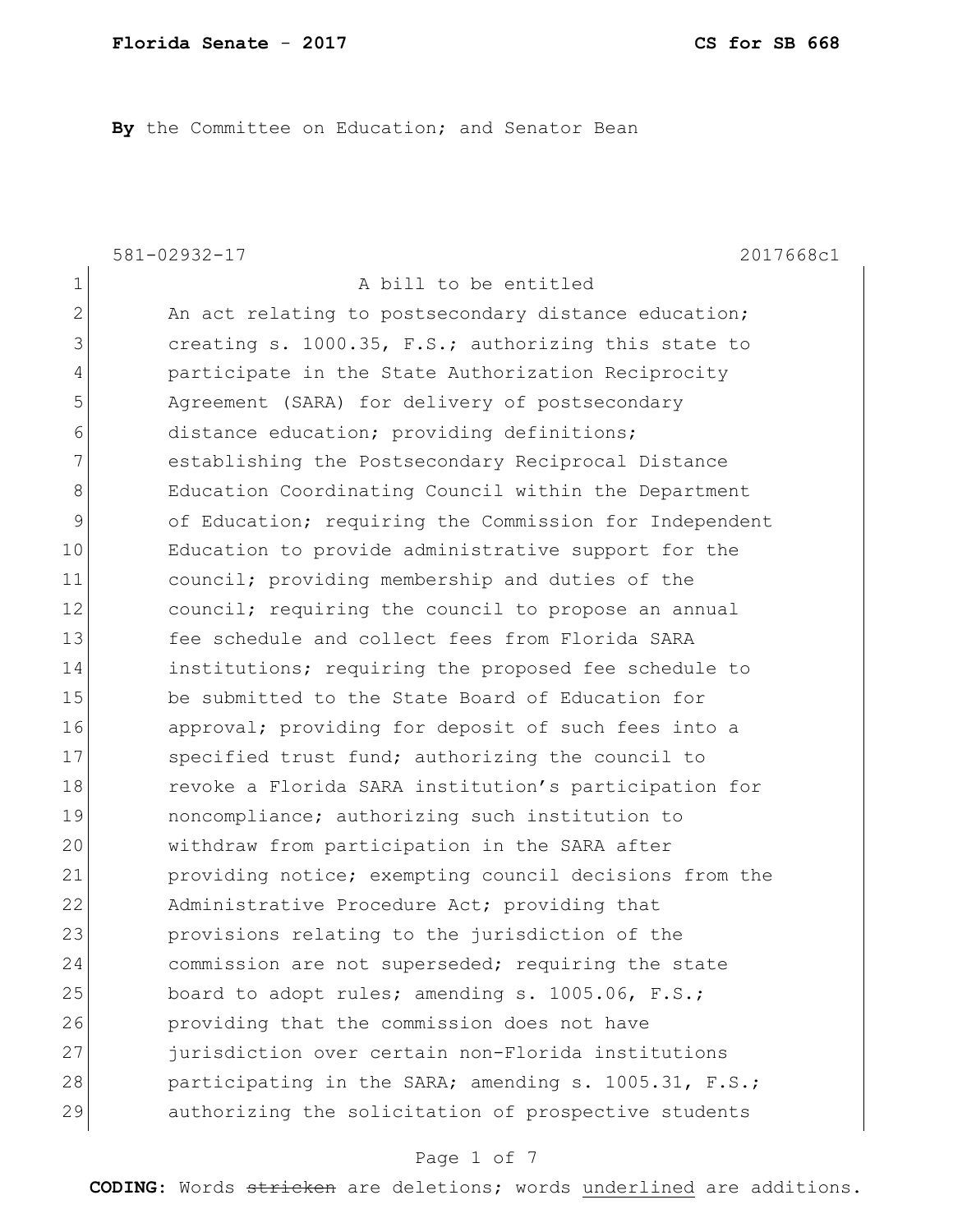|    | 581-02932-17<br>2017668c1                                      |
|----|----------------------------------------------------------------|
| 30 | for enrollment in certain postsecondary educational            |
| 31 | institutions; providing a directive to the Division of         |
| 32 | Law Revision and Information; providing an effective           |
| 33 | date.                                                          |
| 34 |                                                                |
| 35 | Be It Enacted by the Legislature of the State of Florida:      |
| 36 |                                                                |
| 37 | Section 1. Section 1000.35, Florida Statutes, is created to    |
| 38 | read:                                                          |
| 39 | 1000.35 State Authorization Reciprocity Agreement.-            |
| 40 | (1) The purpose of this section is to authorize this           |
| 41 | state's participation in the State Authorization Reciprocity   |
| 42 | Agreement (SARA) as established by the Southern Regional       |
| 43 | Education Board (SREB) and the National Council for State      |
| 44 | Authorization Reciprocity Agreements (NC-SARA) relative to     |
| 45 | postsecondary distance education as defined in the SARA. All   |
| 46 | parties to the SARA must be willing to accept each other's     |
| 47 | authorization of accredited institutions to operate in their   |
| 48 | state to offer distance educational services beyond state      |
| 49 | boundaries.                                                    |
| 50 | For purposes of this section, the term:<br>(2)                 |
| 51 | "Commission" means the Commission for Independent<br>(a)       |
| 52 | Education.                                                     |
| 53 | (b) "Complaint" means a formal assertion in writing that a     |
| 54 | person, institution, state, agency, or other entity operating  |
| 55 | under the SARA has violated the terms of the SARA or the laws, |
| 56 | standards, or regulations incorporated therein.                |
| 57 | (c) "Council" means the Postsecondary Reciprocal Distance      |
| 58 | Education Coordinating Council, which serves as the single     |
|    |                                                                |

# Page 2 of 7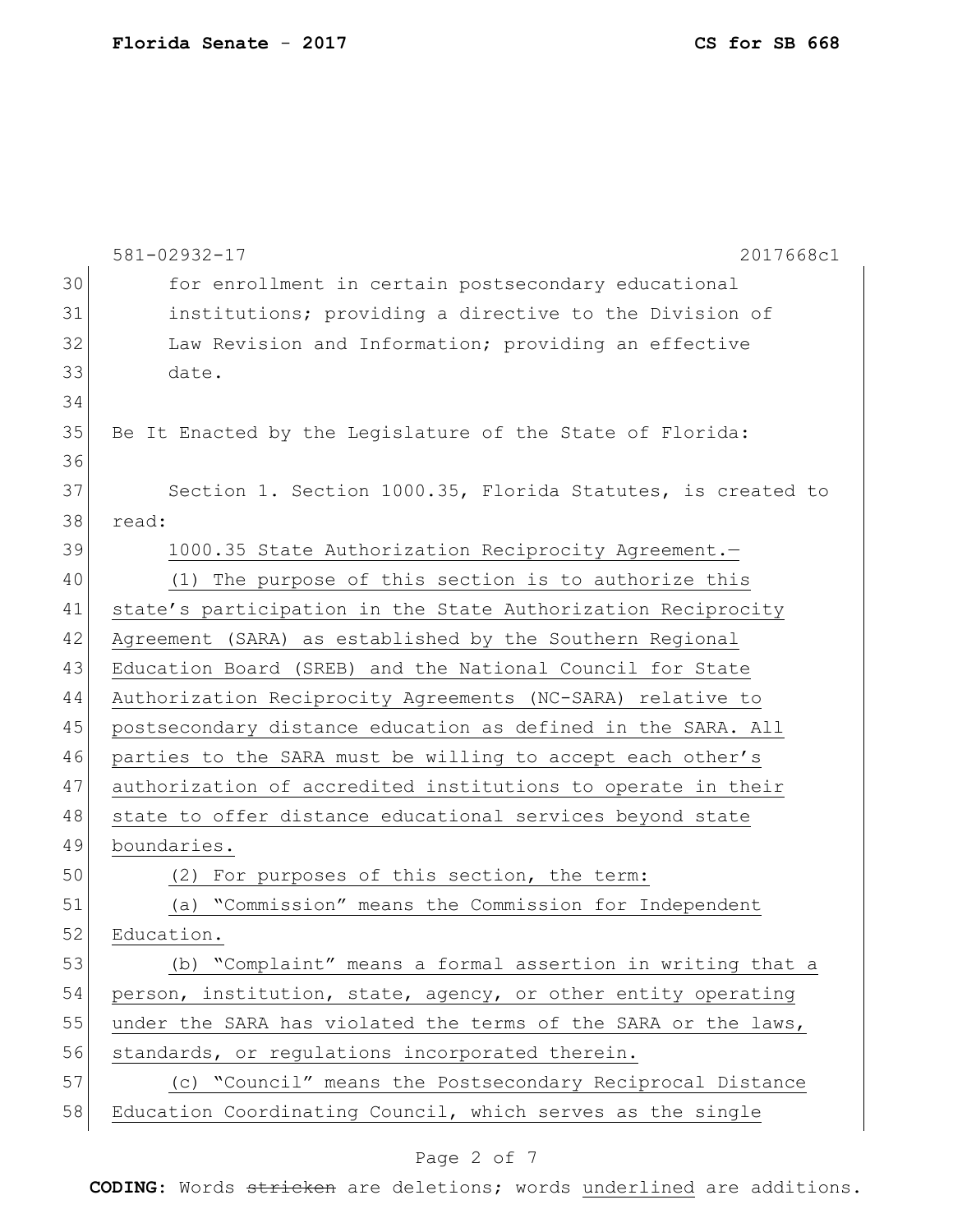581-02932-17 2017668c1 59 portal entity designated by the state to administer the SARA and 60 serves as the interstate point of contact for SARA-related 61 questions, complaints, and other matters related to the SARA. 62 (d) "Department" means the Department of Education. 63 (e) "Florida SARA institution" means a postsecondary 64 institution in this state approved by the council to participate 65 in the SARA. 66 (f) "Institution" means a public or private postsecondary 67 degree-granting college or university that is accredited by a 68 federally recognized accrediting body and that awards, at a 69 minimum, associate-level degrees requiring at least 2 years of 70 full-time equivalent college work. 71 (g) "Member state" means a state, territory, or district 72 within the United States that has been approved to participate 73 in the SARA. 74 (h) "Non-Florida SARA institution" means an institution 75 approved by a member state other than this state to participate 76 in the SARA. 77 (i) "SREB" means the Southern Regional Education Board. 78 (j) "State Authorization Reciprocity Agreement" or "SARA" 79 means the agreement that establishes reciprocity between member 80 states that accept other member states' authorization of 81 accredited institutions to operate in their states to offer 82 distance educational services beyond state boundaries pursuant 83 to the terms and conditions set forth in the agreement. 84 (k) "State board" means the State Board of Education. 85 (3) The council is created within the department for the 86 purpose of administering the SARA. The council shall consist of 87 the Chancellor of the State University System, the Chancellor of

#### Page 3 of 7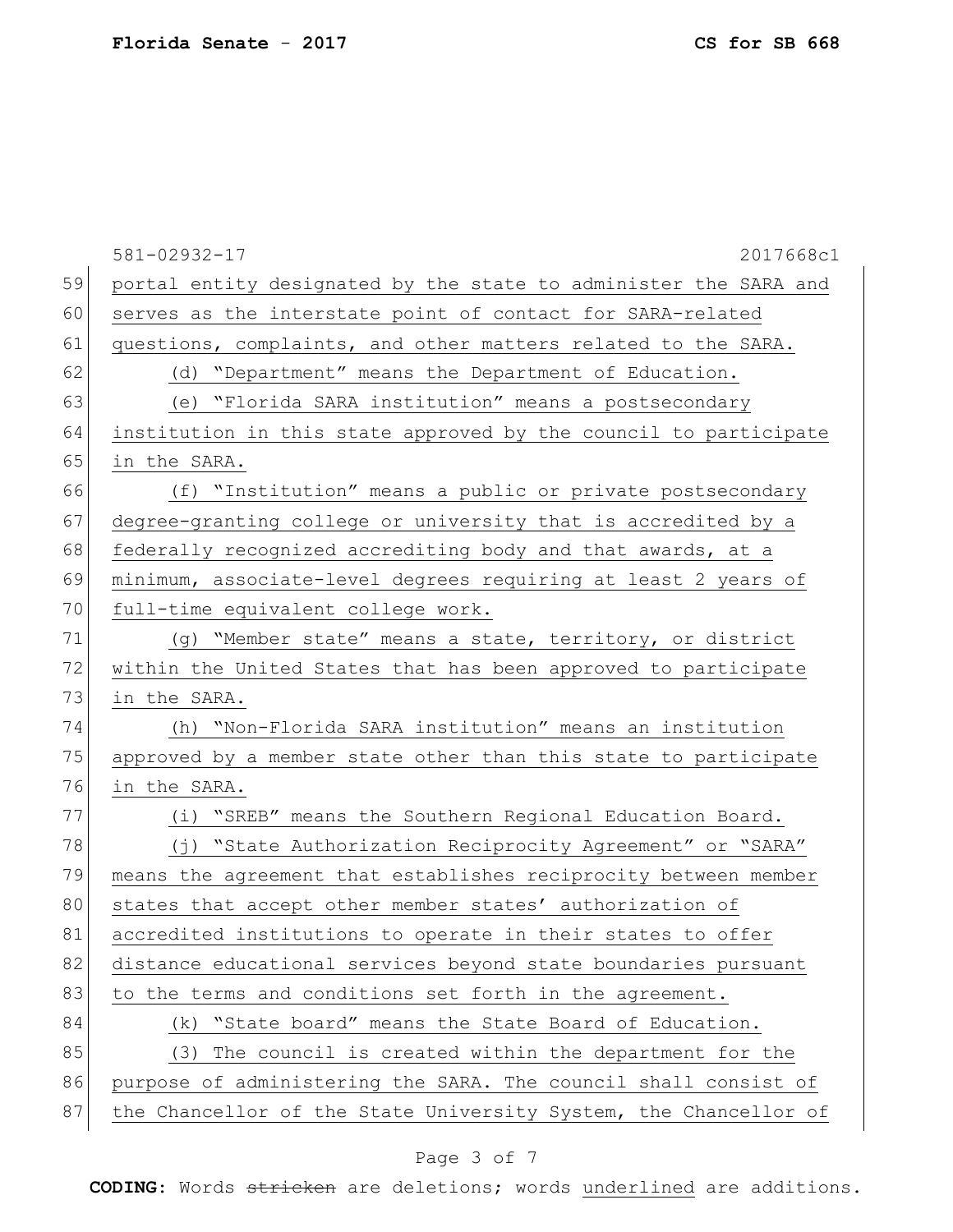|     | 2017668c1<br>$581 - 02932 - 17$                                  |
|-----|------------------------------------------------------------------|
| 88  | the Florida College System, the Chancellor of the Division of    |
| 89  | Career and Adult Education, the executive director of the        |
| 90  | commission, and the president of the Independent Colleges and    |
| 91  | Universities of Florida. The commission shall provide            |
| 92  | administrative support for the council. The council shall:       |
| 93  | (a) Within 60 days after the effective date of this act,         |
| 94  | apply for this state to participate as a member of the SARA      |
| 95  | pursuant to the procedures established by the SREB;              |
| 96  | (b) Serve as the single portal entity for administration of      |
| 97  | the SARA;                                                        |
| 98  | (c) Review and approve applications from institutions in         |
| 99  | this state to participate in the SARA and establish an appeals   |
| 100 | process for institutions that are not approved to participate in |
| 101 | the SARA;                                                        |
| 102 | (d) Ensure compliance by Florida SARA institutions with the      |
| 103 | terms and provisions of the SARA, including, but not limited to, |
| 104 | accreditation and institutional quality, consumer information    |
| 105 | and protection, disclosure and reporting requirements, complaint |
| 106 | mechanisms, and financial responsibility;                        |
| 107 | (e) Comply with the terms and provisions of the SARA             |
| 108 | relating to any member state, Florida SARA institution, or non-  |
| 109 | Florida SARA institution;                                        |
| 110 | (f) Comply with the reporting requirements in the SARA and       |
| 111 | post all such reports on the council's website;                  |
| 112 | (g) Consistent with the complaint resolution processes in        |
| 113 | the SARA, develop and administer a complaint resolution process  |
| 114 | to resolve SARA-related complaints after all complaint processes |
| 115 | in place at a Florida SARA institution have been exhausted by    |
| 116 | the complainant;                                                 |

# Page 4 of 7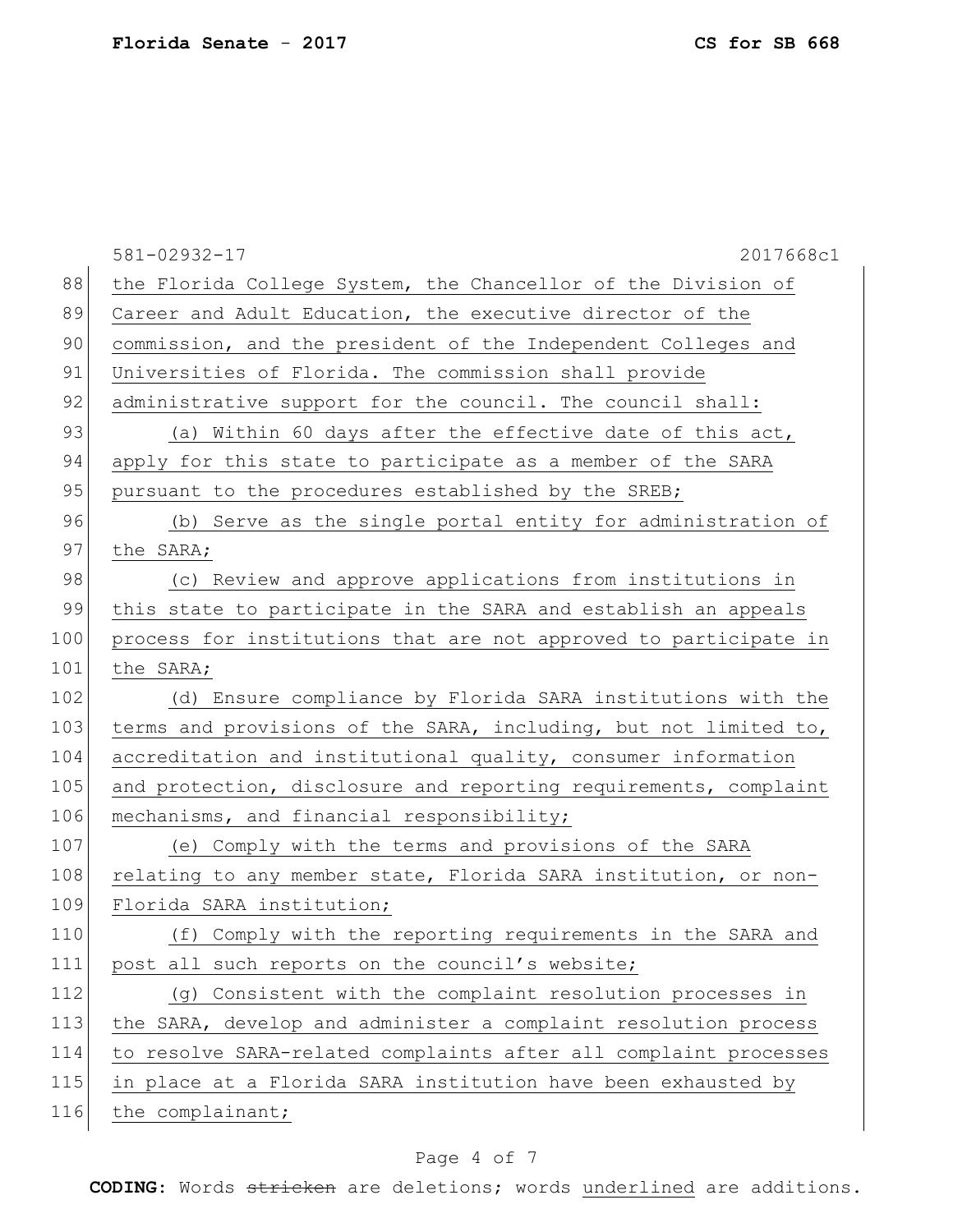|     | 581-02932-17<br>2017668c1                                        |
|-----|------------------------------------------------------------------|
| 117 | (h) Delegate any responsibilities, obligations, or               |
| 118 | authorities necessary for the administration of this state's     |
| 119 | participation in the SARA to the commission's staff; and         |
| 120 | (i) Recommend rules necessary to administer this section         |
| 121 | for adoption by the state board.                                 |
| 122 | (4) The council shall propose an annual fee schedule and         |
| 123 | collect fees from each Florida SARA institution. The fees shall  |
| 124 | be commensurate with the costs incurred by the council and       |
| 125 | commission to administer the SARA and shall be based on a        |
| 126 | graduated scale of institutional enrollment. The council shall   |
| 127 | propose an annual fee schedule to generate the amount of revenue |
| 128 | necessary for its operations. The proposed fee schedule shall be |
| 129 | submitted to the state board for approval. The department shall  |
| 130 | include the approved fee schedule in its legislative budget      |
| 131 | request which takes effect unless revised by the Legislature in  |
| 132 | the General Appropriations Act. All fees collected pursuant to   |
| 133 | this subsection shall be submitted through the department to the |
| 134 | Chief Financial Officer for deposit into a separate account      |
| 135 | within the Institutional Assessment Trust Fund. Any fee          |
| 136 | authorized by the council is nonrefundable unless paid in error. |
| 137 | (5) The council may revoke a Florida SARA institution's          |
| 138 | approval to participate in the SARA if the council determines    |
| 139 | such institution is not in compliance with the terms and         |
| 140 | provisions of the SARA.                                          |
| 141 | (6) A Florida SARA institution may withdraw from                 |
| 142 | participation as a Florida SARA institution by submitting notice |
| 143 | of its intent to withdraw to the council, which shall become     |
| 144 | effective at the beginning of the next academic term after       |
| 145 | receipt of such notice.                                          |

# Page 5 of 7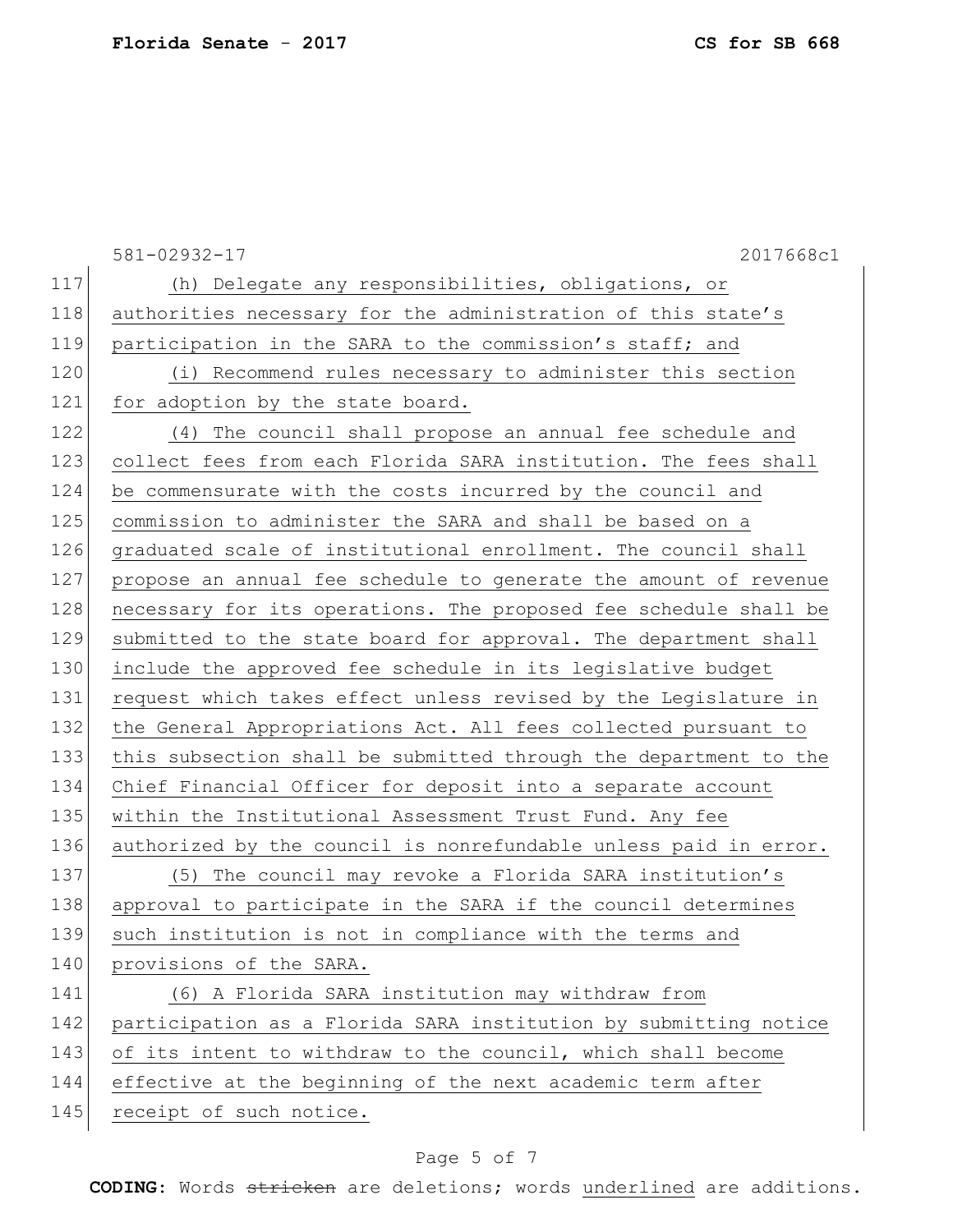581-02932-17 2017668c1 146 (7) Decisions of the council are not subject to chapter 147 120. 148 (8) This section does not supersede the requirements in 149 chapter 1005 relating to postsecondary educational institutions 150 under the jurisdiction of the commission. 151 (9) The state board shall adopt rules to implement this 152 section. 153 Section 2. Paragraph (h) is added to subsection (1) of 154 section 1005.06, Florida Statutes, to read: 155 1005.06 Institutions not under the jurisdiction or purview 156 of the commission.-157 (1) Except as otherwise provided in law, the following 158 institutions are not under the jurisdiction or purview of the 159 commission and are not required to obtain licensure: 160 (h) Any non-Florida institution that has been approved by a 161 member state to participate in the State Authorization 162 Reciprocity Agreement (SARA), as those terms are defined in s. 163 1000.35(2), if the degree programs that may be offered and the 164 activities that may be conducted by such institution in this 165 state are limited to the distance education degree programs and 166 activities provided in and consistent with the terms and 167 provisions of the SARA. 168 Section 3. Subsection (11) of section 1005.31, Florida 169 Statutes, is amended to read: 170 1005.31 Licensure of institutions.-171 (11) The commission shall establish minimum standards for 172 the approval of agents. The commission may adopt rules to ensure 173 that licensed agents meet these standards and uphold the intent 174 of this chapter. An agent may not solicit prospective students

#### Page 6 of 7